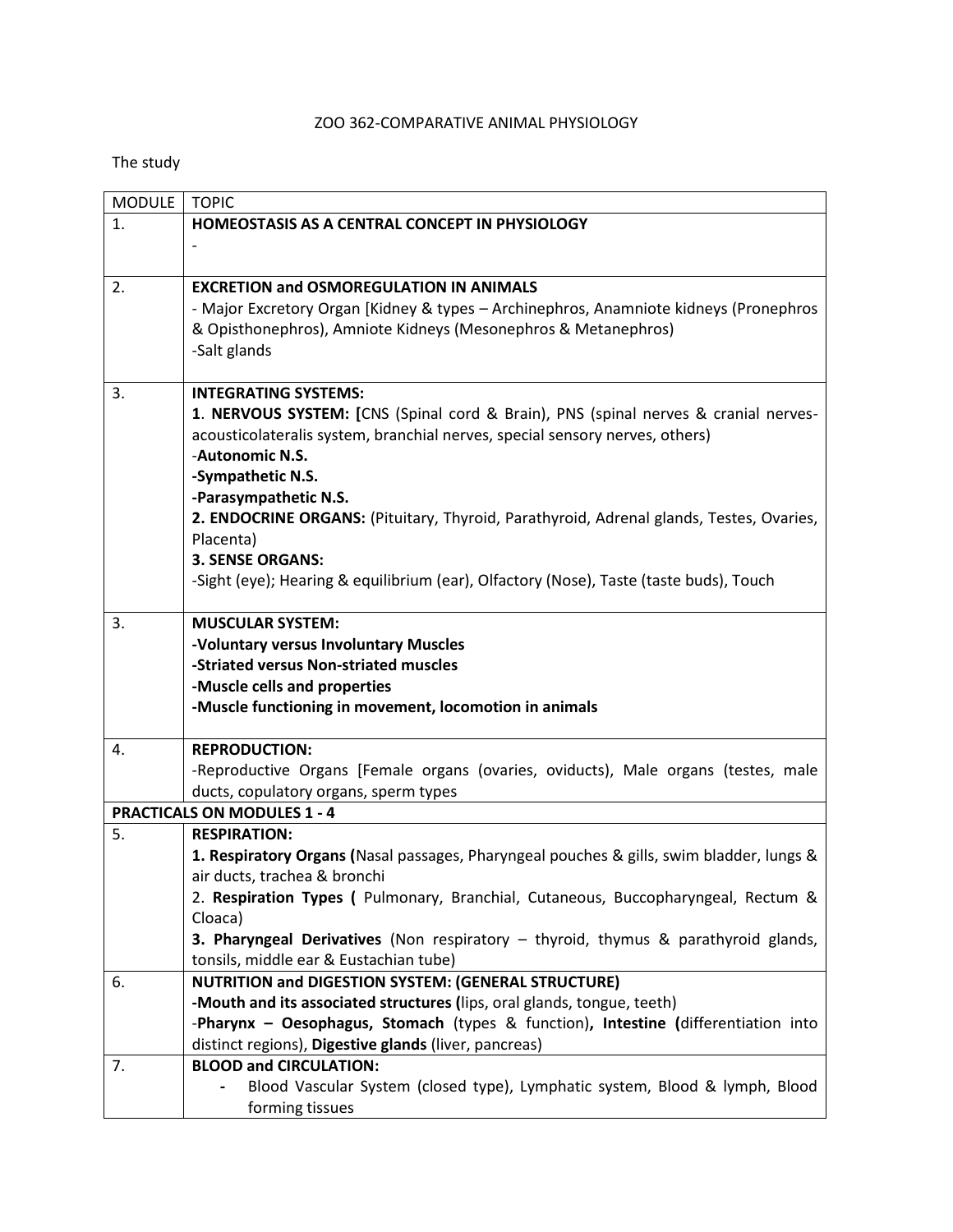|                                                    | Arterial System (Aortic Arches)                           |
|----------------------------------------------------|-----------------------------------------------------------|
|                                                    | Venous system<br>$\overline{\phantom{0}}$                 |
|                                                    | Portal Circulation (hepatic, renal, hypophysio)<br>$\sim$ |
|                                                    | <b>Fetal Circulation</b>                                  |
| 8.                                                 | <b>BIOLUMINISCENCE IN ANIMALS</b>                         |
| 9.                                                 | <b>CHROMATOPHORES and COLOUR CHANGE IN ANIMALS</b>        |
| <b>PRACTICALS ON MODULES 5 -</b>                   |                                                           |
| <b>CONTINOUS ASSESSMENT TEST (CAT)-ALL MODULES</b> |                                                           |

#### **HOMEOSTASIS:**

Homeostasis is a central concept in physiology that linked every other aspect of physiology together.

Homeostasis is the maintenance of stable *milieu interieur maintained* **–**the dynamic balance of multiple systems.

## **The essence of physiology is the maintenance of the stability of the internal environment –Homeostasis. All other system functioning is geared towards this end. A failure to achieve this by any animal will ultimately result in death.**

The major mechanism of homeostasis is the **FEEDBACK MECHANISM:**

The two major types of feedback mechanism are NEGATIVE FEEDBACK and POSITIVE FEEDBACK mechanisms.

#### **EXCRETION and OSMOREGULATION IN ANIMALS:**

EXCRETION is the removal of wastes produced from metabolic activities.

IMPORTANCE:

- **-** Nitrogenous waste products need to be removed because they are not further metabolised and therefore not of any use
- **-** Nitrogenous wastes are toxic and their accumulation in the body is deleterious.

NITROGENOUS WASTES: These includes Ammonia, Trimethyl amine oxide (TMAO), Urea, Uric acid, Ornithine etc.

OSMOREGULATION is the maintenance of constant osmotic conditions in the body, which involves regulation of water content and solute concentration of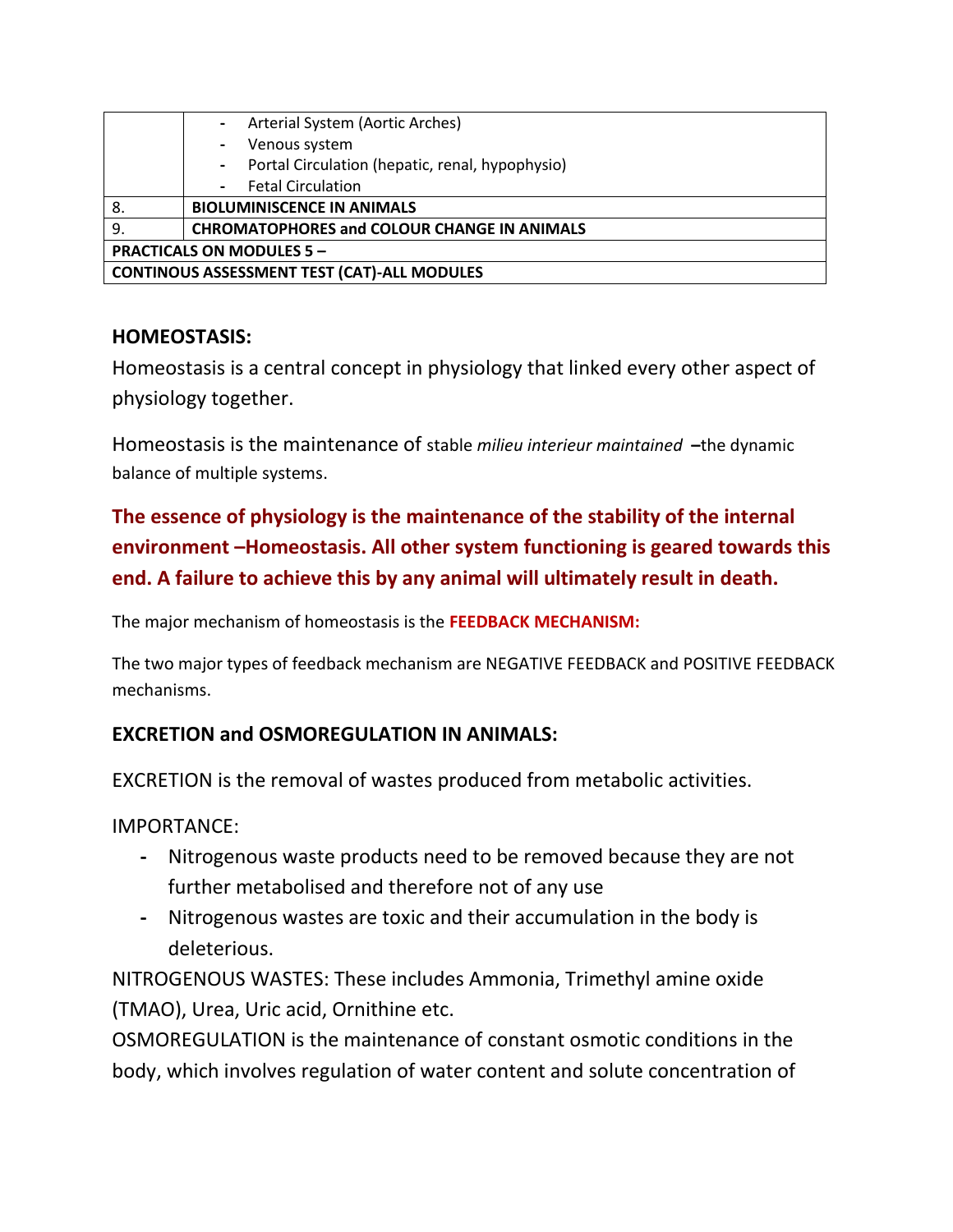body fluids, particularly of sodium, potassium and chloride ions or the mechanism to achieve this.

IMPORTANCE:

- **-** Removal of unwanted by-products of metabolism
- **-** Removal of toxic wastes
- **-** Regulation of ionic concentration of body fluids within a narrow limit of concentration in the body fluid for proper cell functioning.
- **-** Regulation of water content of body fluid
- **-** Regulation of pH

# **ANIMAL BODY FLUID:**

Animal body fluid are separated into INTRACELLULAR –fluid within the cells and EXTRACELLULAR – fluid which bathes the cells such as TISSUE FLUID or LYMPH. This separation is achieved by means of the cell membrane.

## **MODE OF CIRCULATION and BODY FLUIDS:**

In animals with CLOSED CIRCULATION or closed vascular system – Annelids and Vertebrates, the presence of blood capillaries helps in separating the tissue fluid from blood plasma.

In animals with OPEN CIRCULATION – Arthropods, Molluscs – the tissue fluid is mixed with plasma thus forming HAEMOLYMPH.

N:B-

- **-** Tissue fluid, Blood and Haemolymph all constitute the extracellular fluids and formed the INTERNAL ENVIRONMENT of the animal, which surrounds the body cells.
- **-** Affecting the movement of water molecules in and out of the animal as a whole is the salt content/concentration of the EXTERNAL ENVIRONMENT or INTERNAL MEDIUM

## **OSMOTIC ENVIRONMENTS:**

There are two major environments involved in osmoregulation namely: INTERNAL ENVIRONMENT this includes as stated above blood, lymph or tissue fluid, haemolymph, coelomic fluid, pleural and peritoneal fluid, cerebrospinal fluid, synovial fluid, aqueous and vitreous humour. which had been dealt with above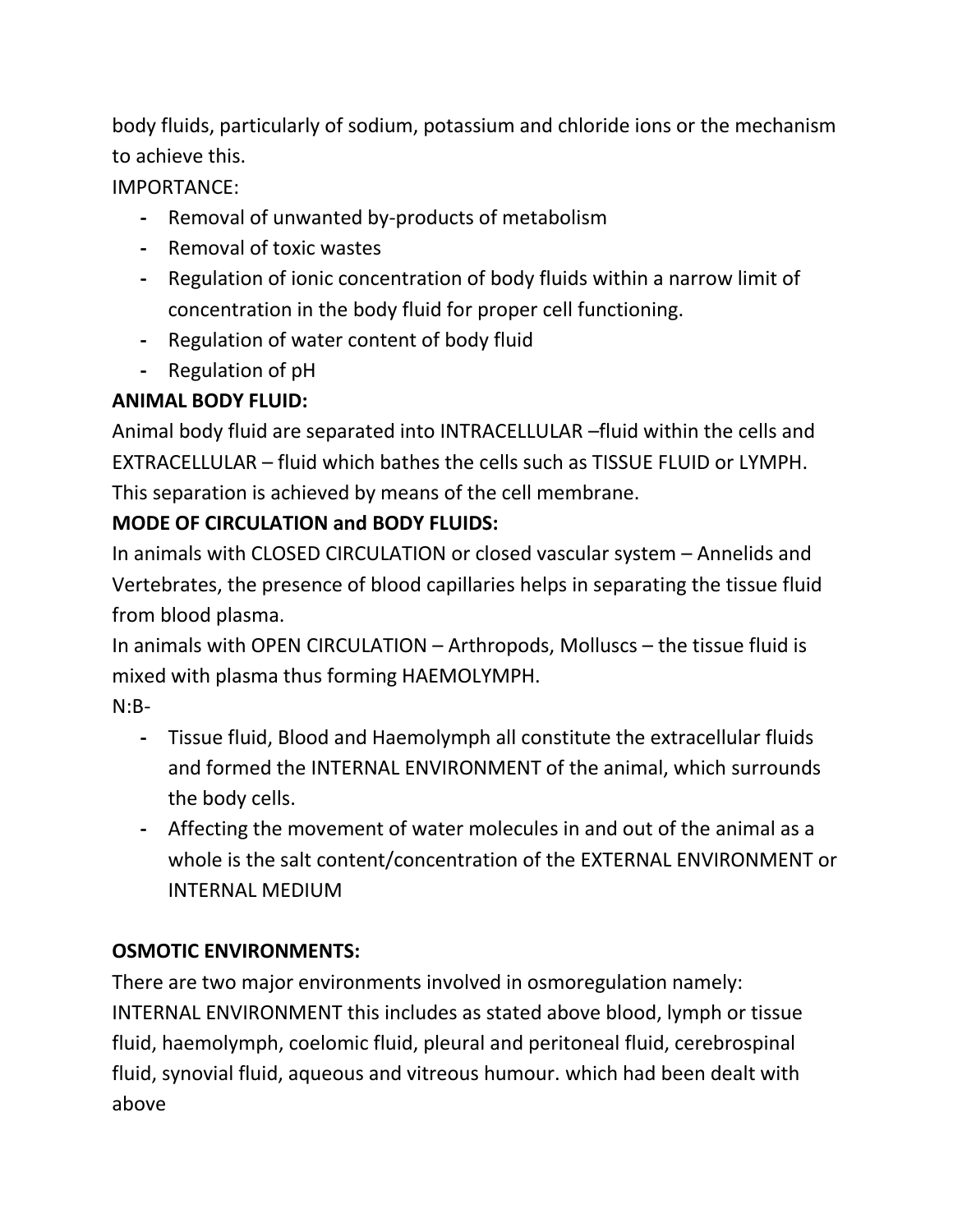EXTERNAL ENVIRONMENT – could either be AQUATIC and TERRESTRIAL environments.

#### Aquatic environment:

- i. Sea water: 3.45%NaCl; 1000 mOsm;  $\Delta$  <sup>o</sup>C is -1.88 <sup>o</sup>C approx. -2.0 <sup>o</sup>C; salinity is 29%<sub>0 to</sub> 35%<sub>0</sub>
- ii. Freshwater: rivers, ponds, lakes, marshes, streams, run-offs. NaCl is 1% that of sea water; ∆ 0 C is -0.02<sup>0</sup> C; salinity is normally zero i.e. < 1.0%**<sup>0</sup>**
- iii. Brackish Water: river mouths (deltas), mangrove swamps and lagoons, creeks and stream mix. Salinity varies from <3% to >35% depending on the season;  $\Delta$   $^0$ C varies from -0.2 $^0$ C to -0.5 $^0$ C.
- iv. Saline Waters: Great salt lake(Utah-USA), Dead Sea (Israel) salinity varies from 50 to 250‰; ∆ <sup>0</sup>C varies from -13.5<sup>0</sup>C to -15.0<sup>0</sup>C

### Terrestrial Environment:

This environment poses two problems to animals living in them

- i. Constant loss of water by evaporation from body surfaces
- ii. Flooding (not so common problem)

### **COMPARATIVE ACCOUNT OF GROUPS OF AQUATIC ANIMALS**

In their response to variation in the osmotic concentration of the surrounding water, there are four groups of aquatic animals

- i. ISOSMOTIC FORMS
- ii. HYPEROSMOTIC FORMS
- iii. HYPOSMOTIC FORMS
- iv. HYPER-HYPOSMOTIC FORMS

#### **INTEGRATING SYSTEMS:**

The integrating system is a large net which runs throughout the organisms body and connects all parts of the organism informationwise, either by electrical means or chemical transmitters or transducers.

The integrating system as a large machinery to ensure survival of the organism, consists of the following NERVOUS SYSTEM (Brain/Spinal Cord/Cranial nerves-CNS and Autonomic Nervous System); SENSE ORGANS (receptors); ENDOCRINE SYSTEM (neurosecretions)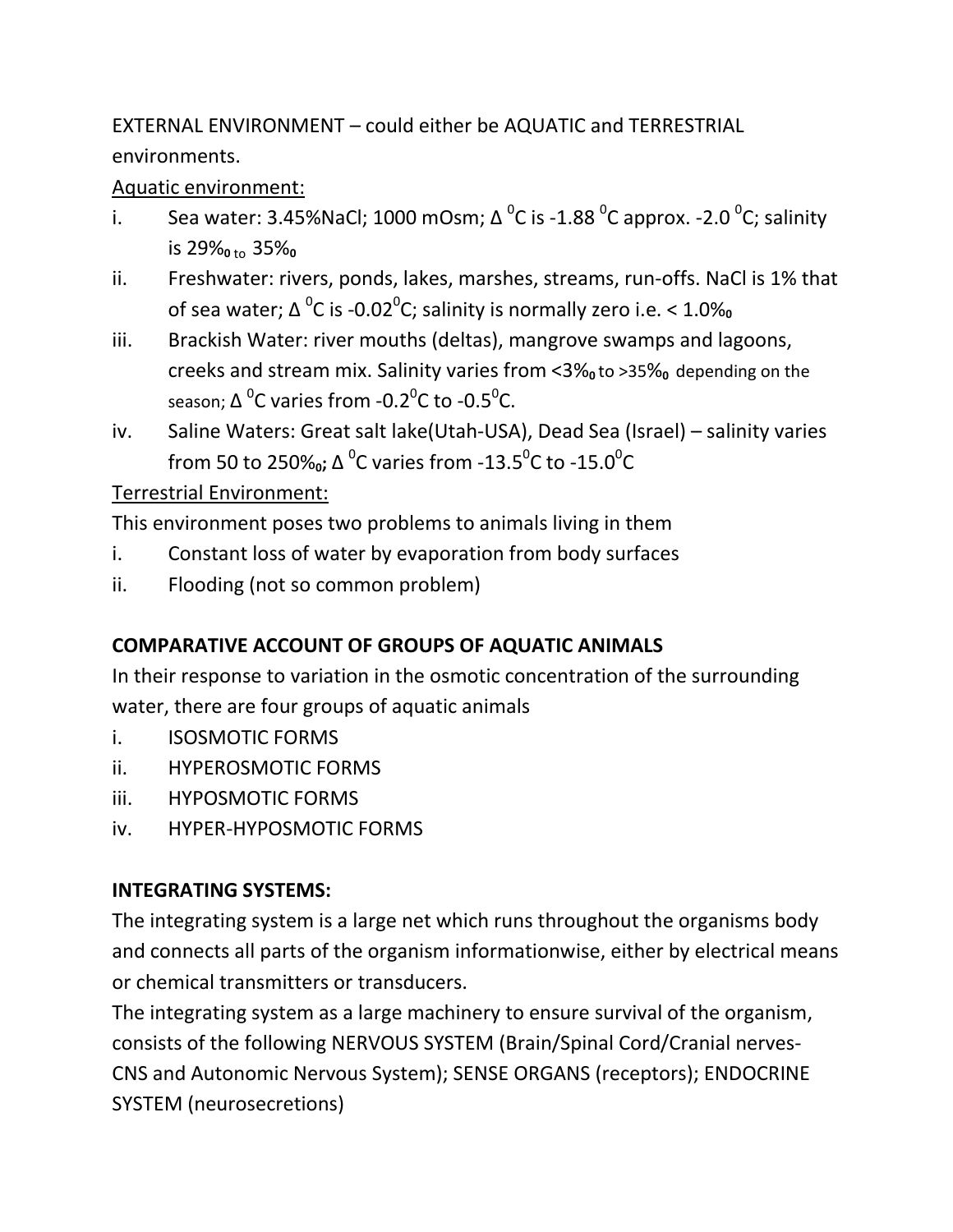#### **Elements of Nervous System: Neurons and Neuroglia**

Neurons are primary structural and functional unit of the nervous system which consists morphologically of CELL BODY which may be oval or irregularly star shaped. Each neuron has one to many DENDRITES; usually transmits impulses toward the cell body. In addition are the AXONS which transmits impulses away from the cell body. Most axons, and only axons, are ensheathed in lamellae derived from the cellular membranes of SCHWANN CELLS which enclose lipids and proteins and help to coat the axons, this coating is called MYELIN SHEATH. The portion of the axon coated by myelin is the AXON CYLINDER and the point between two Schwann cells where the myelin sheath is interrupted is called NODE OF RANVIER.

NEURILEMMA is a second transparent sheath that is external to myelin sheath covering portion of axons outside of the brain and spinal cord. This membrane is also formed by the Schwann cells.

NEUROGLIA (=NERVE + GLUE): About half of the bulk of the brain is neuroglia and these cells are responsible for various functions, including potassium transport, nutrition, excretion, regeneration and repair.

#### **Nerve impulse and synapse:**

A nerve impulse is an electrical phenomenon that passes as a wave along the surface membrane of a nerve fibre. The crucial difference is that there 30x more potassium on the inside of the resting membrane and about 10x more sodium on the outside. The potassium leaks out through the membrane, but in some unknown way the membrane resists the entrance of sodium. The result is that there is a difference in electric potential across the membrane, with the inside negative. When the fibre is locally excited, the membrane briefly allows sodium to rush in, and the inside of the membrane changes to a positive potential. A tiny eddy of current is set up between the excited portion and adjacent portions of the membrane and the impulse is propagated along the fibre, switching charges ahead and restoring them behind as it travels. How the membrane pumps the sodium out is not well understood. **Check Sodium-Potassium Pump Synapse:** The functional union of an axon of one neuron with a dendrite or nerve cell body of another neuron is called a SYNAPSE. Some neurons have only a few synapse while others have thousands. A synapse transfers impulses impulses only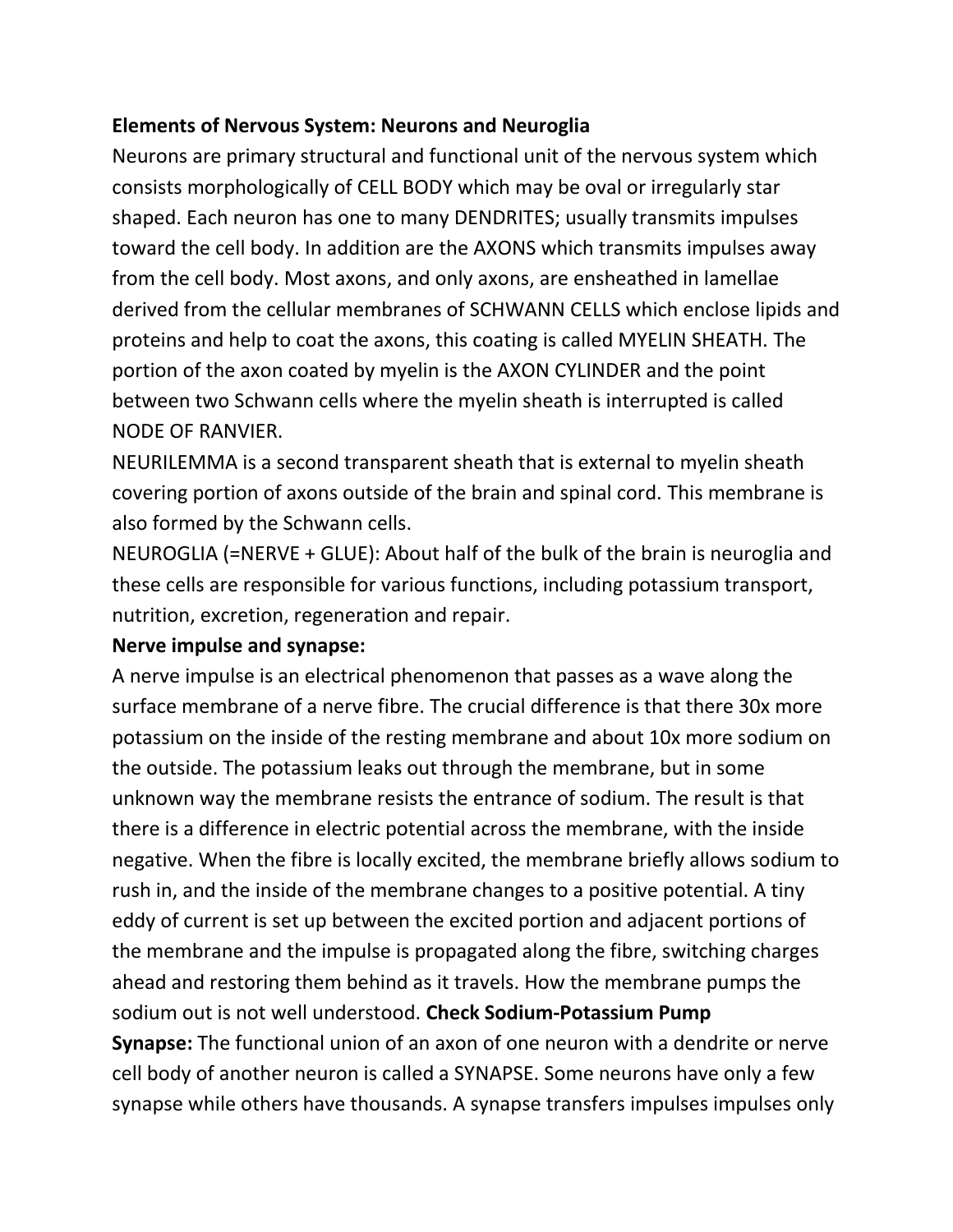in the direction away from the axon and only if a threshhold level of excitation is achieved.

## **Others: Tracts, nerves and ganglia Some divisions of the System:**

- **-** Central nervous system (The brain and Spinal Cord)
- **-** Peripheral nervous system (All other nerves and ganglia)
- **-** Autonomic nervous system
- **-** Afferent (Sensory) fibres
- **-** Efferent (Motor) fibres

**Reflex Arc:** Simple stereotype movement in response to sensory stimuli. One input, no alternative pathways, the behavioural response involves no coordination of effector cells, no central neural control. Examples: the knee-jerk reflex, hand withdrawal response to heat. It can involve single cells, 2 cells or 3 cells, sensory neuron, interneuron and motor neuron.

**Invertebrate nervous system:** This is the simplest nervous system and are majorly NERVE NETS.

### **NUTRITION and DIGESTION SYSTEM:**

### **FOOD**

Food is required by animals to provide energy, for growth and replacement of worn-out tissues, proper health of individual.

The six classes of substances which must be taken in by animals to satisfy the three requirements above are water, carbohydrates, proteins, lipids, vitamins and mineral salts. All are called food substances and may be in solid or liquid form.

### **FEEDING MECHANISMS IN ANIMALS:**

- A. Macroscopic/Macrophagous feeding
- B. Microscopic/Microphagous feeding
- C. Fluid feeding

### **GROUPS OF ANIMALS BASED ON WHAT IS FED UPON:**

- **A.** Herbivores
- B. Carnivores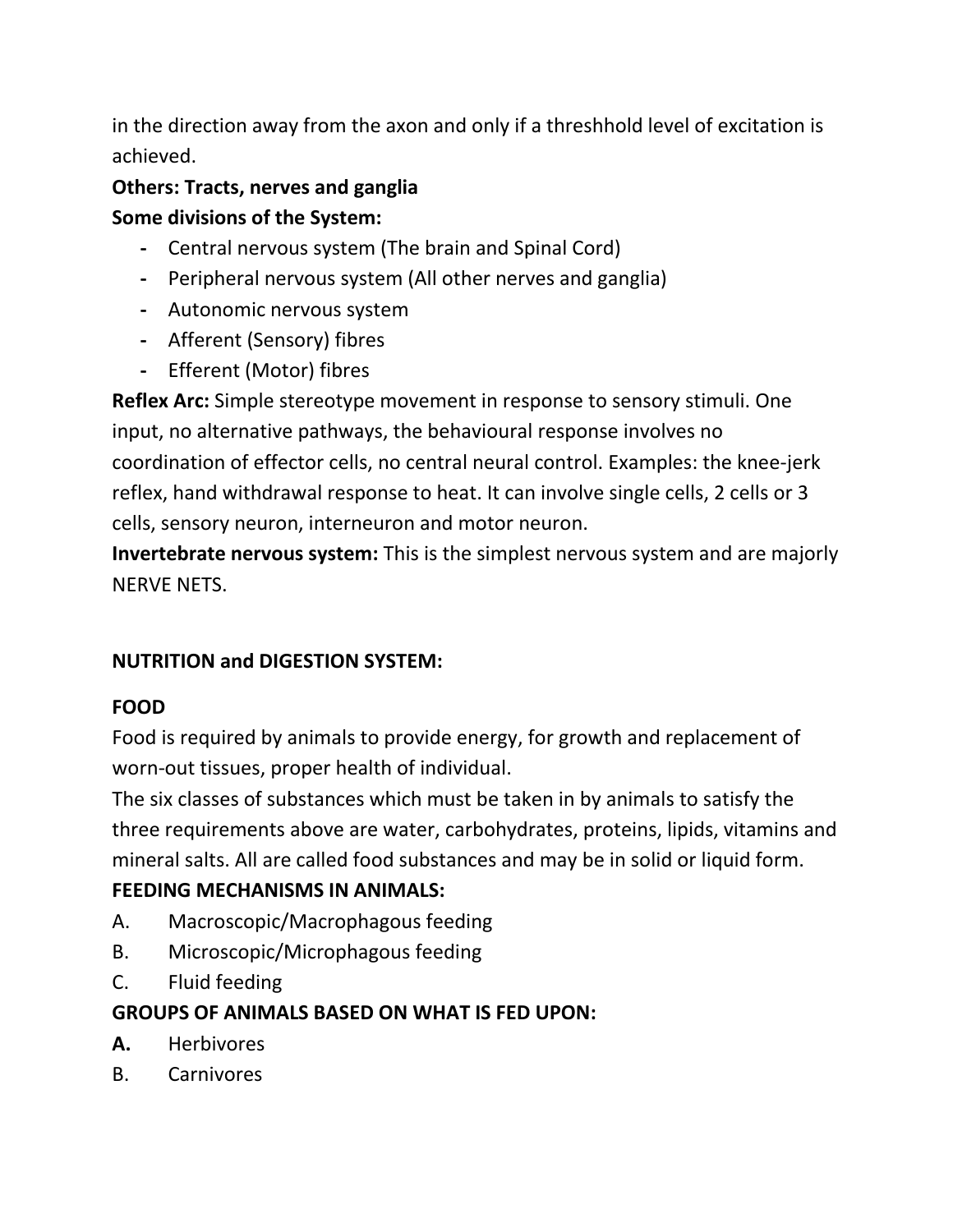**DIGESTION:** The enzymatic hydrolytic degradation of complex food substances is called digestion. Polysaccharides are broken down in stages to monosaccharides, proteins to amino acids and lipids to glycerol and fatty acids

### **TYPES OF DIGESTION:**

- **1. Intracellular**
- **2. Extracellular**

## **DIGESTIVE ENZYMES:**

- **1. Carbohydrate splitting Enzymes**
- **2. Protein Splitting Enzymes**
- **3. Lipid Splitting Enzymes**
- **4. Other Digestive Enzymes**

# **BLOOD AND CIRCULATION:**

## **Why Circulation?**

- **-** Diffusion alone is not adequate for transporting substances over long distances
- **-** The circulatory system solves this problem by bulk transport between the aqueous environment (interstitial fluid or plasma) surrounding cells and the organs that exchange gases, absorb nutrient and dispose of wastes.
- **-** Transportation of metabolic wastes products from point of production to point of final removal
- **-** Transportation of oxygen to cells where needed
- **-** Transport of hormones from endocrine glands to target cells
- **-** Circulation of heat around the animals' body.

**Blood** is a connective tissue with cells (red blood cell, leucocytes, platelets) suspended in fluid plasma (90% water, 7% protein), tissue fluid or lymph (0.85% prot. In man)

**The Organs:** Heart, arteries, veins

## **Types of Circulation:**

- **-** Open Circulation
- **-** Closed Circulation

## **Types of Heart:**

**-** Linear fish type – two chambered, consists of a ventricle and an atrium blood circulation is single circulation.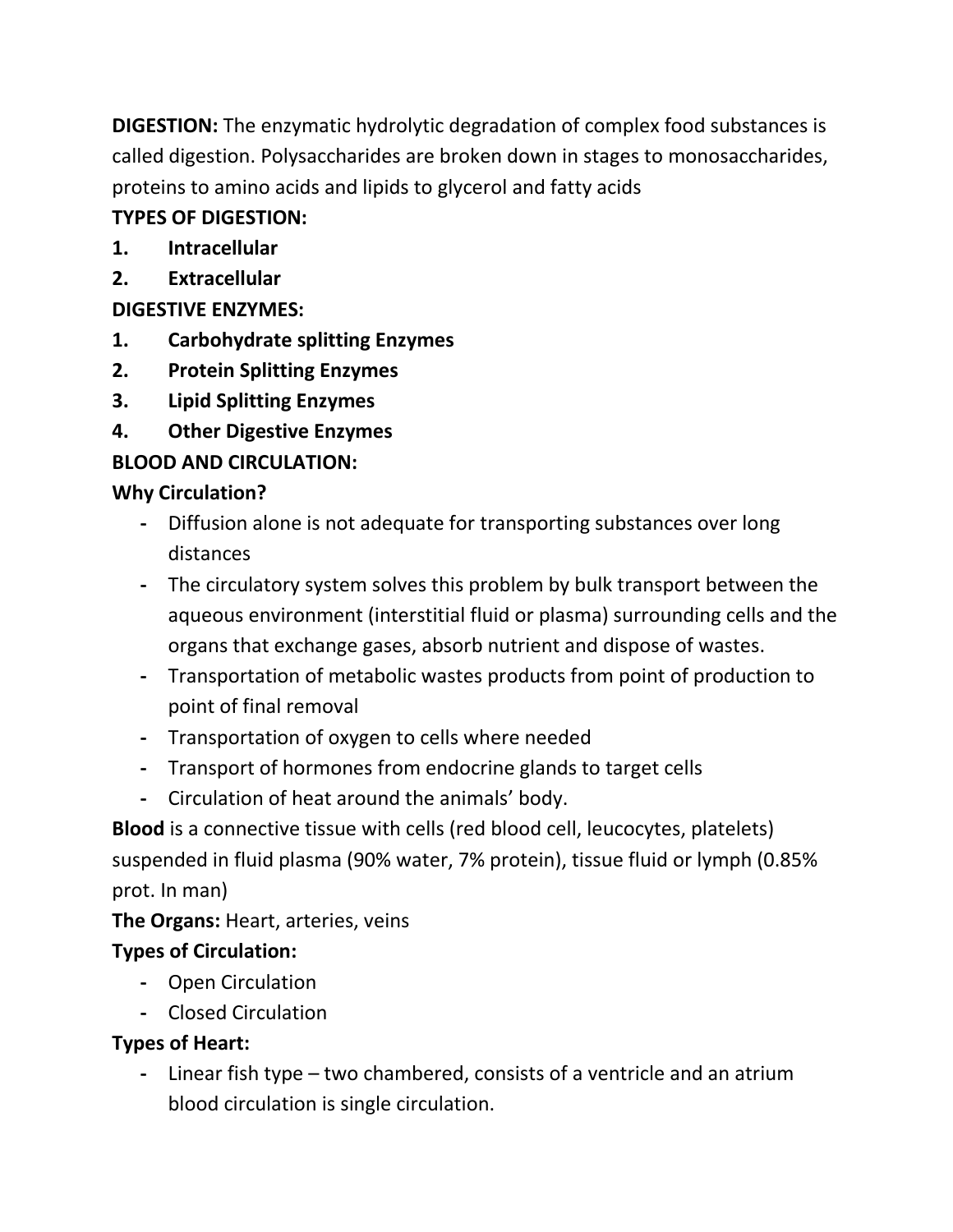- **-** 3-Chambered heart 2 atria, 1 ventricle; found in amphibians and reptiles but the ventricle in reptiles is partially partitioned except crocodilians where it is fully partitioned
- **-** 4- Chambered heart 2 atria, 2 fully partitioned ventricle; found in crocodiles, birds, mammals – double circulation goes hand in hand with the advent of 4 chambered heart.

### **RESPIRATION:**

Oxygen is required by aerobic animals in order to form ATP energy during oxidative phosphorylation process which is coupled with the electron transport system or respiratory chain reactions in the cells. Oxygen comes from external medium (air or water). It is therefore necessary for animals with a circulatory system to have a permeable part of the body surface covering where oxygen can diffuse into the circulatory system and carbon dioxide diffuse out of it. This are of the body surface is termed respiratory surface consisting of very thin layer of epithelium separating the circulating fluid from the external medium.

### **Respiratory Surface:**

- **1. Vascularized outgrowths of body wall projecting into water –Gills**
- **2. Invagination of body surface leading to a highly branched in-growths – Lung or Trachea**

**Types of gills:**

- **1. Scaphognathites, mastigobranchs, podobranchs, arthrobranchs, pleurobranchs - in crabs**
- **2. Ctenidia – Molluscs**
- **3. Papullae – echinoderms**
- **4. Blood gills – larvae of Trichoptera, Chironomidae**
- **5. Blood gills - fishes**

**Tracheal system, Book lungs and Vertebrate Lungs:**

- **1. Tracheae – in air breathing arthropods**
- **2. Book lungs or lung books – found exclusively in some members of the arachnids**
- **3. Lungs – are found primarily in terrestrial vertebrates**

**Mechanism of gaseous exchange in animals is called VENTILATION**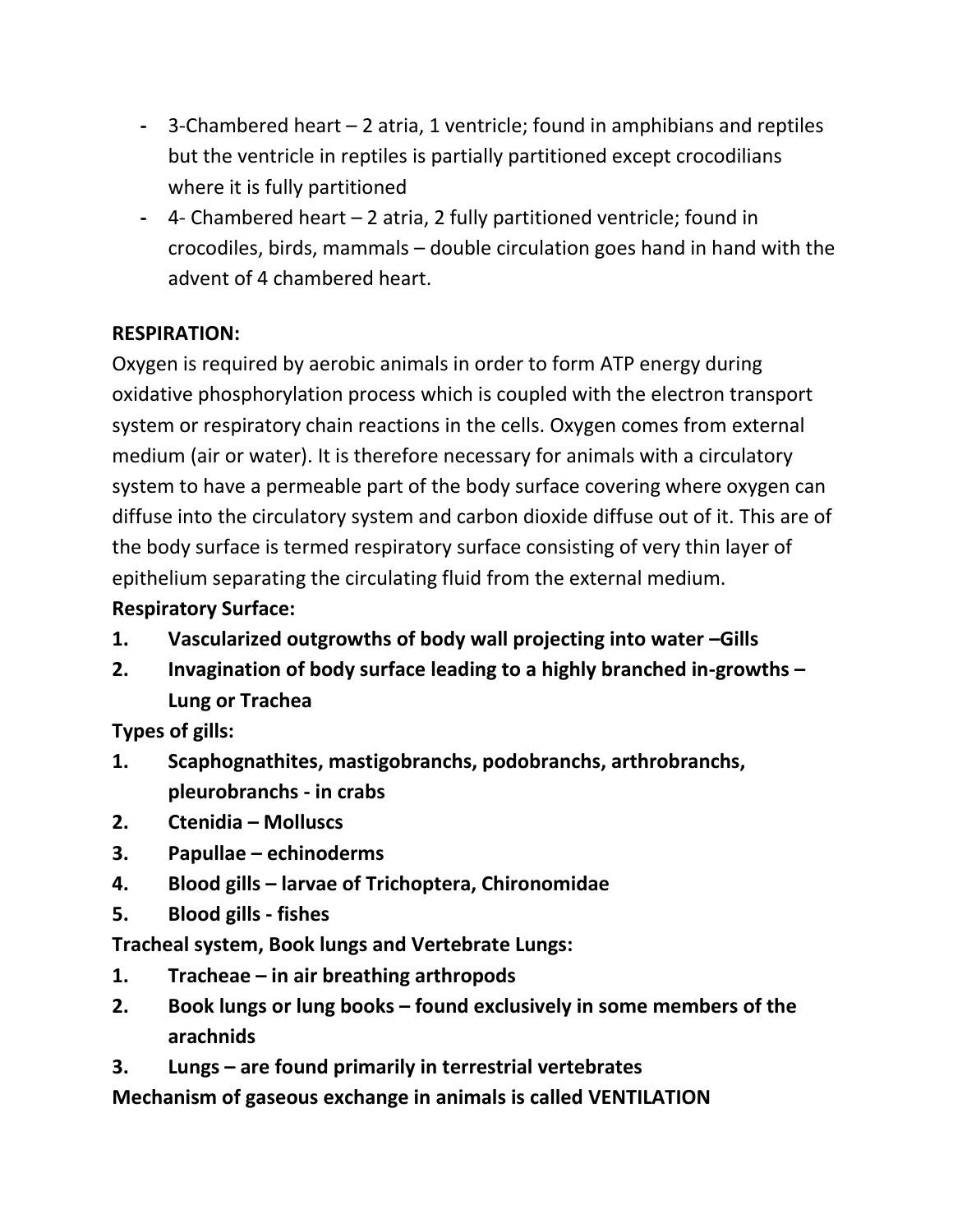#### **BIOLUMINISCENCE IN ANIMALS:**

Bioluminescence is the production and emission of light by a living organism. It is a form of luminescence or "cold" light emission. Less than 20% of this light generates thermal radiation.

PURPOSE:

- 1. Counterillumination camouflage
- 2. Attraction
- 3. Repulsion
- 4. Communication
- 5. Illumination

APPLICATION IN SCIENCE:

- 1. Genetic engineering luciferase systems, reporter genes
- 2. Bioluminescence imaging
- 3. Symbiosis, quorum sensing
- 4. Investigation of photophores by individual designers

BIOLUMINESCENT ORGANISMS:

Arthropods – Firefly, Molluscs- *Quantula striata,* Marine invertebrates, Fish, Microorganisms.

### **Bioluminescence in Firefly:**

 $LH_2 + ATP + O_2$  luciferase Mg<sup>2+</sup> Light + PP + AMP + L(o)  $luciferase$   $Mg<sup>2+</sup>$ 

### **CHROMATOPHORES AND COLOUR CHANGE:**

**Chromatophores** are specialised effector cells that contain pigments. The dispersion of the pigments reversibly alter the colour of the animal or determine the intensity of the colouration of the animal.

Chromatophores are found in varieties of animals such as Cnidarians, Annelids, Insects, Crustaceans, Echinoderms, Fishes, Reptiles and Amphibians, Cephalopod Molluscs.

**Melanophore** are melanin containing chromatophore (black pigments)

**Xanthophores** yellow pigments

**Erythrophores** red pigments